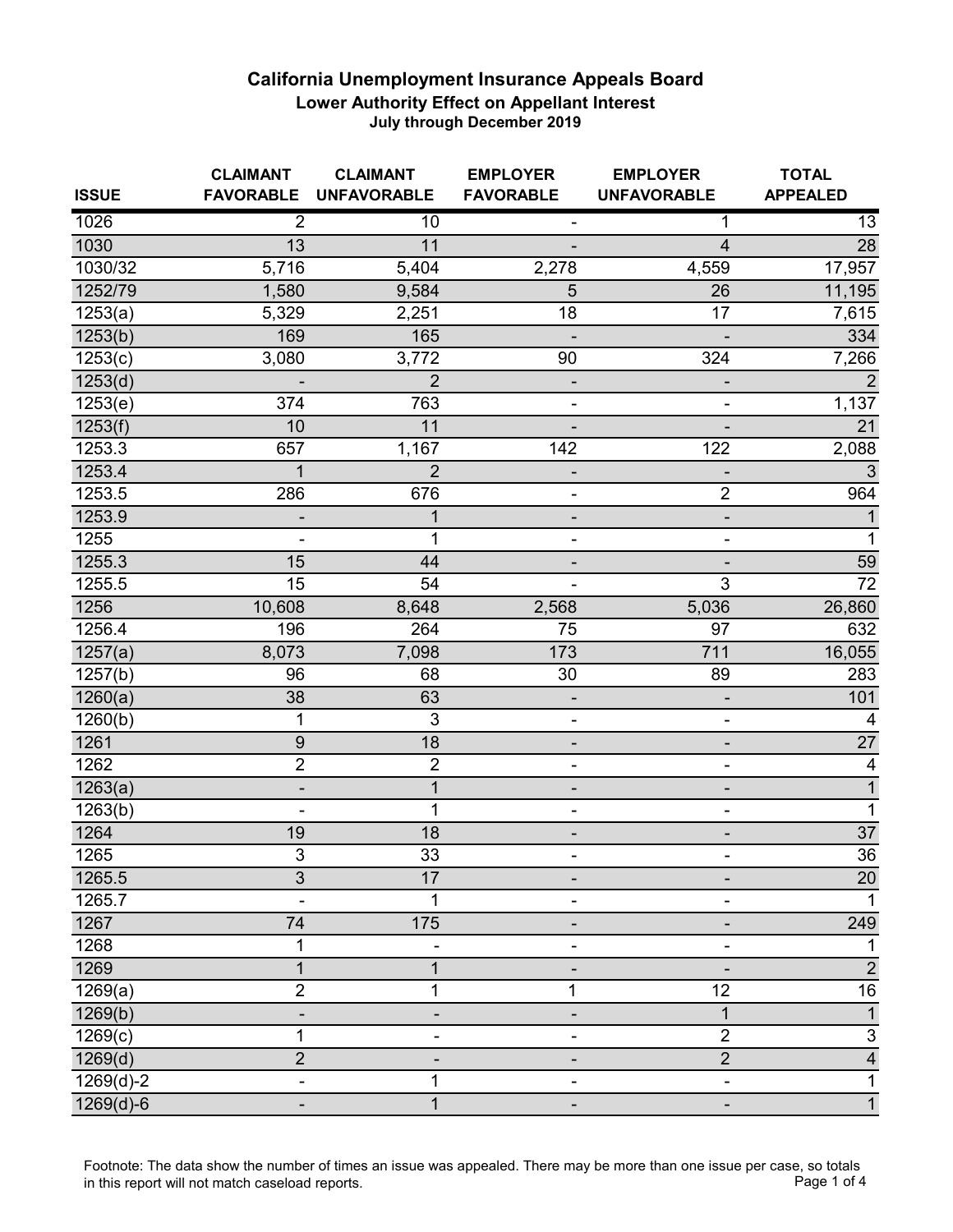| <b>ISSUE</b>            | <b>CLAIMANT</b><br><b>FAVORABLE</b> | <b>CLAIMANT</b><br><b>UNFAVORABLE</b> | <b>EMPLOYER</b><br><b>FAVORABLE</b> | <b>EMPLOYER</b><br><b>UNFAVORABLE</b> | <b>TOTAL</b><br><b>APPEALED</b> |
|-------------------------|-------------------------------------|---------------------------------------|-------------------------------------|---------------------------------------|---------------------------------|
| 1269(E)                 | $\overline{2}$                      |                                       | $\overline{\phantom{a}}$            | 1                                     | 3                               |
| 1269.1                  | $\overline{1}$                      | $\mathbf{1}$                          | $\overline{2}$                      | $\overline{4}$                        | $\overline{8}$                  |
| $\overline{1269.1(a)}$  | 12                                  | 71                                    | $\overline{\phantom{0}}$            |                                       | 83                              |
| 1269.1(b)               | 98                                  | 269                                   |                                     |                                       | 367                             |
| $\overline{1269}.1(c)$  | 15                                  | 52                                    | ۰                                   |                                       | 67                              |
| $\overline{1269.1}$ (d) | 62                                  | 200                                   | $\overline{\phantom{m}}$            |                                       | 262                             |
| 1269.1(e)               | 50                                  | 116                                   | ۰                                   |                                       | 166                             |
| 1269.1(f)               | 13                                  | 17                                    | -                                   |                                       | 30                              |
| $\overline{1}269.1(g)$  | 5                                   | 19                                    |                                     |                                       | 24                              |
| 1271(a)                 | 274                                 | 616                                   | $\overline{\mathbf{4}}$             | 15                                    | 909                             |
| $\overline{1}271(b)$    | 1                                   | 27                                    | $\overline{\phantom{a}}$            |                                       | 28                              |
| 1271(d)                 |                                     | $\overline{2}$                        | -                                   |                                       | $\overline{2}$                  |
| 1275                    | 14                                  | 41                                    | ۰                                   |                                       | 55                              |
| 1275(a)                 | 13                                  | 48                                    |                                     |                                       | 61                              |
| 1275(b)                 | 8                                   | 37                                    | -                                   |                                       | 45                              |
| 1276                    | $\overline{1}$                      | $6\phantom{1}6$                       |                                     |                                       | $\overline{7}$                  |
| 1277                    | 160                                 | 619                                   |                                     |                                       | 779                             |
| 1279.5                  |                                     | 14                                    |                                     |                                       | 14                              |
| 1280                    | 1                                   | 8                                     | $\overline{\phantom{0}}$            |                                       | $\boldsymbol{9}$                |
| 1281                    | -                                   | $\overline{2}$                        | -                                   |                                       | $\overline{2}$                  |
| 1281(b)                 | 1                                   | 16                                    | $\overline{a}$                      |                                       | $\overline{17}$                 |
| 1281(d)                 |                                     | $\overline{2}$                        |                                     |                                       | $\mathbf{2}$                    |
| 1282                    |                                     | 1                                     |                                     |                                       | $\mathbf 1$                     |
| 13004                   | $\mathbf{1}$                        | 1                                     |                                     | $\mathbf 1$                           | $\overline{3}$                  |
| 13004.5                 | $\blacksquare$                      |                                       | 1                                   | $\overline{\phantom{a}}$              | 1                               |
| 13009                   |                                     | $\mathbf 1$                           | -                                   | $\mathbf 1$                           | $\overline{2}$                  |
| 1326.5                  | 316                                 | 312                                   |                                     | -                                     | 628                             |
| 13262B10                | 3                                   | 22                                    |                                     |                                       | 25                              |
| 13262B11                | $\overline{7}$                      | 23                                    |                                     |                                       | $\overline{30}$                 |
| 1328                    |                                     | 1                                     | -                                   |                                       | 1                               |
| 1329.1                  | 23                                  | 36                                    |                                     |                                       | 59                              |
| 135.1                   | $\overline{1}$                      | $\qquad \qquad \blacksquare$          | -                                   |                                       |                                 |
| 1375                    | 7,995                               | 6,904                                 |                                     |                                       | 14,899                          |
| 1375.1                  | 6,161                               | 5,689                                 |                                     |                                       | 11,850                          |
| 1375.5                  | $\overline{2}$                      |                                       |                                     |                                       | $\overline{2}$                  |
| 1375-1                  | 40                                  | 28                                    |                                     |                                       | 68                              |
| 1379                    | $\overline{\phantom{a}}$            | 1                                     | -                                   |                                       | 1                               |
| 1382                    |                                     | 3                                     |                                     |                                       | $\ensuremath{\mathsf{3}}$       |
| 1452                    |                                     | 1                                     |                                     |                                       | 1                               |
| 201/202                 | $\qquad \qquad \blacksquare$        | 1                                     | -                                   |                                       | $\mathbf{1}$                    |

Footnote: The data show the number of times an issue was appealed. There may be more than one issue per case, so totals in this report will not match caseload reports. Page 2 of 4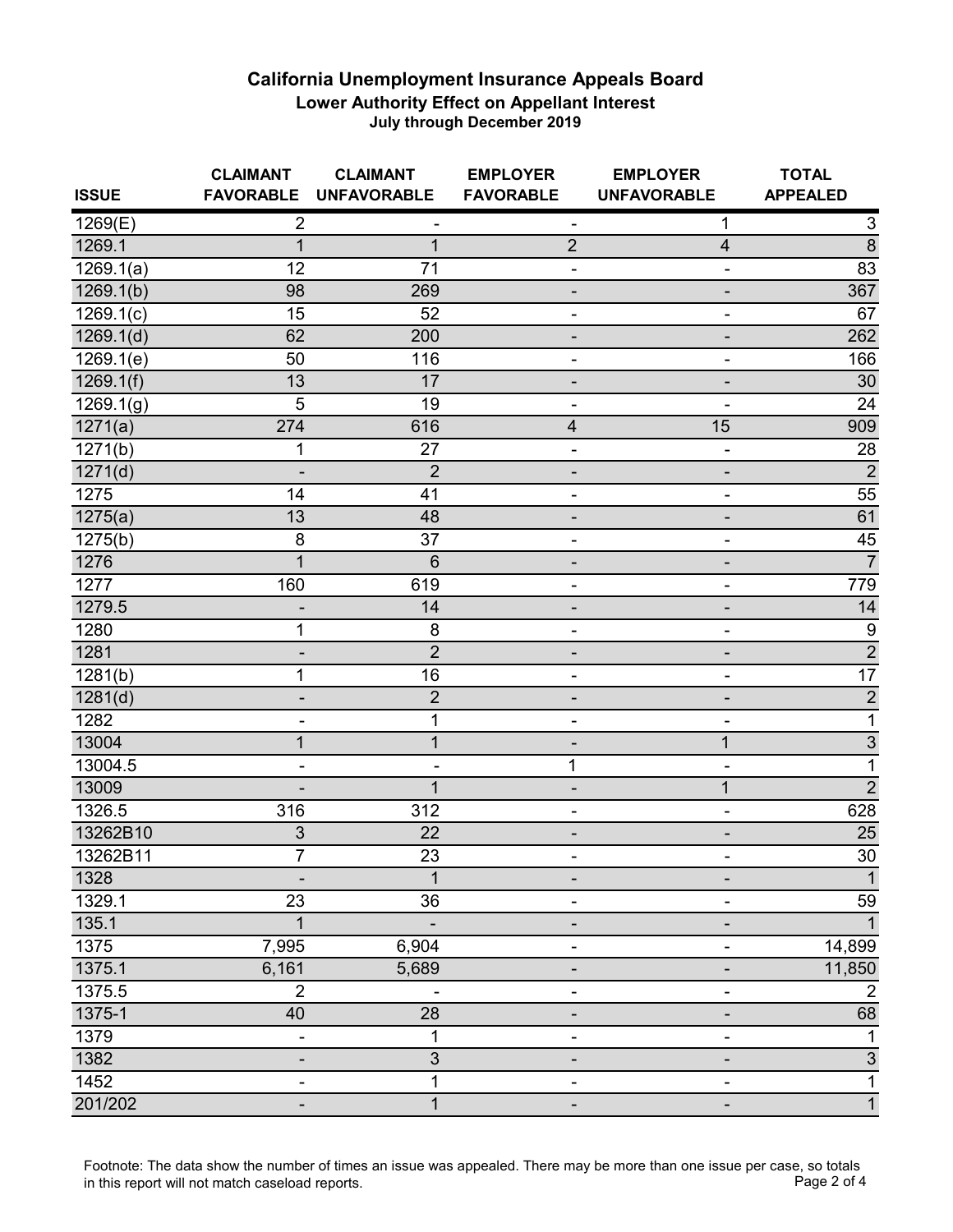| <b>ISSUE</b>               | <b>CLAIMANT</b><br><b>FAVORABLE</b> | <b>CLAIMANT</b><br><b>UNFAVORABLE</b> | <b>EMPLOYER</b><br><b>FAVORABLE</b> | <b>EMPLOYER</b><br><b>UNFAVORABLE</b> | <b>TOTAL</b><br><b>APPEALED</b> |
|----------------------------|-------------------------------------|---------------------------------------|-------------------------------------|---------------------------------------|---------------------------------|
| $\overline{2601} - 1(u)$   | $\overline{\phantom{a}}$            | 1                                     | ۰                                   | ۰                                     |                                 |
| 2626                       |                                     | 1                                     |                                     |                                       |                                 |
| 2627                       |                                     |                                       |                                     |                                       |                                 |
| 2657                       |                                     | 1                                     |                                     |                                       |                                 |
| 2706.1                     |                                     | 1                                     |                                     |                                       |                                 |
| 2706-1                     | -                                   | $\overline{2}$                        | -                                   |                                       | $\overline{2}$                  |
| 2708                       | $\overline{\phantom{0}}$            | $\overline{2}$                        | -                                   |                                       | $\overline{2}$                  |
| 4001(h)(1)                 |                                     | $\mathbf 1$                           |                                     |                                       | $\mathbf{1}$                    |
| $\sqrt{4001(h)(1)(A)}$     |                                     | $\overline{2}$                        |                                     |                                       | $\overline{c}$                  |
| 4001(h)(1)(B)              |                                     |                                       |                                     |                                       |                                 |
| 4001(h)(1)(C)              |                                     |                                       |                                     |                                       |                                 |
| 4001(h)(1)(D)              |                                     |                                       |                                     |                                       |                                 |
| $\overline{4001(i)(1)(B)}$ |                                     | 1                                     |                                     |                                       |                                 |
| 4304-1                     |                                     | $\overline{2}$                        | 1                                   |                                       | $\overline{3}$                  |
| 601                        | 4                                   | 13                                    | $\overline{2}$                      | $\overline{\mathbf{c}}$               | $\overline{21}$                 |
| 602                        | $\boldsymbol{9}$                    | 17                                    |                                     | $\mathbf{1}$                          | $\overline{27}$                 |
| 603                        | $\overline{7}$                      | 16                                    |                                     |                                       | $\overline{23}$                 |
| 617.11                     | 1                                   |                                       |                                     |                                       | $\overline{1}$                  |
| 621                        | 5                                   | 15                                    | $\boldsymbol{9}$                    | 11                                    | 40                              |
| 621(b)                     | $\overline{5}$                      | 11                                    | $\overline{3}$                      | 6                                     | $\overline{25}$                 |
| 621.5                      | 1                                   |                                       | $\mathbf 1$                         | 1                                     | $\overline{3}$                  |
| 625.6(E)                   |                                     |                                       |                                     |                                       |                                 |
| 625.8(a)                   |                                     | 1                                     |                                     |                                       |                                 |
| 629                        |                                     |                                       |                                     |                                       |                                 |
| 629-656                    | -                                   | 1                                     |                                     |                                       |                                 |
| 631                        |                                     | 6                                     |                                     |                                       | 6                               |
| 632                        |                                     | $\overline{2}$                        |                                     |                                       | $\overline{2}$                  |
| 634.5                      |                                     | 3                                     |                                     |                                       | $\overline{3}$                  |
| $\sqrt{634.5(a)}$          | 1                                   | 18                                    |                                     |                                       | 19                              |
| 634.5(c)                   | $\blacksquare$                      | $\overline{2}$                        |                                     |                                       | $\overline{2}$                  |
| 634.5(e)                   |                                     | $\,6$                                 | 1                                   |                                       | 7                               |
| 636                        | -                                   | 1                                     | -                                   |                                       | $\mathbf{1}$                    |
| 642                        | $\blacksquare$                      | 8                                     | -                                   |                                       | $\overline{8}$                  |
| 650                        |                                     | $\mathbf 1$                           |                                     |                                       | 1                               |
| $65\overline{6}$           |                                     | 1                                     |                                     |                                       | 1                               |
| 683                        |                                     | $\overline{2}$                        |                                     |                                       | $\overline{2}$                  |
| 702.5                      | $\blacksquare$                      | 1                                     | Ξ.                                  |                                       | 1                               |
| 8521                       | 6                                   | 12                                    |                                     |                                       | 18                              |
| 8521(a)                    | $\overline{3}$                      | $\,6$                                 |                                     |                                       | $9\,$                           |
| 926                        | $\overline{51}$                     | 159                                   | $\overline{7}$                      | $\boldsymbol{9}$                      | 226                             |

Footnote: The data show the number of times an issue was appealed. There may be more than one issue per case, so totals in this report will not match caseload reports. Page 3 of 4